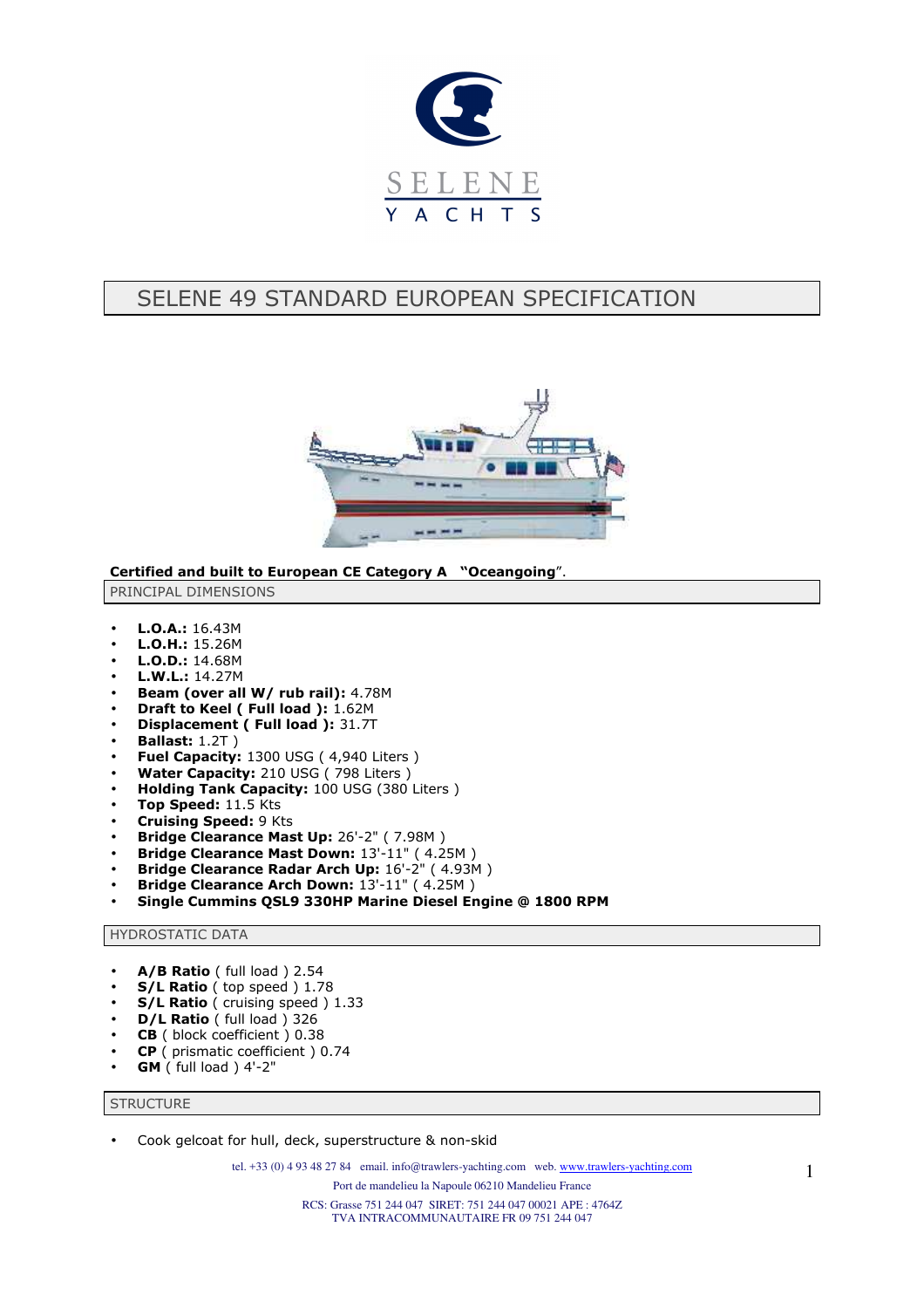

- Vinylester resin for the first 4 layers lamination
- Cymax bi-axis uni-direction stitched roving / mat
- Taiwan Glass mat
- Divinycell core sandwich structure for hull side shell above water line & superstructure
- Longitudinal stringers & transverse frames system
- 4 watertight bulkheads ( chain locker, fwd. E/R, after E/R, lazarette )
- Hull and deck joint sealed by glue, bolted & laminated with mat and woven roving
- Integral swim platform with extended hull underneath
- Recessed bow thruster tunnel
- Integral FRP stern thruster casing
- Integral full protected keel & rudder shoe
- Hand laind FRP single skin

## EXTERIOR HARDWARE

- Manship S/S #316 opening portlights
- Manship S/S #316 hatches for pilothouse & fwd. stateroom
- Diamond/Sea-Glaze Dutch doors for pilothouse P&S and saloon entrance
- Taco S/S #316 solid upper & lower dual fender rails
- Oceanair hatch shade w/ insert screen
- $S/S$  #316 hand rail for fore deck & dinghy deck
- S/S #316 telescope swim ladder
- S/S #316 dia 2-1/2" aft. deck overhang support posts
- Aluminum alloy window frames w/ power coated
- Teak cap rail for Portuguese bridge, side & aft. deck
- S/S #316 bow & stern flag pole socket
- Teak burgee & flag staffs
- Freeing port for fore, side & aft. deck
- Molded inlay pattern non-skid to fore, main & fly bridge decks
- Transom gates, swing out, P&S
- After deck side gate, swing out
- Portuguese bridge gate, swing out
- Storage lockers w/ teak removable grating panel inside Portuguese bridge
- S/S #316 self-lock type exterior gate handle
- FRP bench seat at Portuguese bridge
- Cantalupi LED exterior dome lights
- Cantalupi LED exterior courtesy lights

#### **FLYBRIDGE**

- Helm station in center w/ console box
- S/S #316 destroyer type steering wheel
- $S/S$  #316 grab rail
- Sliding watertight door from fly bridge to pilothouse
- FRP BBQ box
- Polar wash basin w/ Scandvik folded faucet
- Forespar Aluminum alloy hinged mast & boom ( or FRP radar arch )
- Todd helm seat ( the second helm seat is an option )
- AFI 12V DC outlet
- Drink well w/ FRP lid
- Chart counter top
- Tinted plexiglass windscreen with  $S/S$  #316 bracket
- Dinghy space on the fly bridge deck
- Optional hydraulic davit available for lift
- Table & settee with storage underneath

tel. +33 (0) 4 93 48 27 84 email. info@trawlers-yachting.com web. www.trawlers-yachting.com

Port de mandelieu la Napoule 06210 Mandelieu France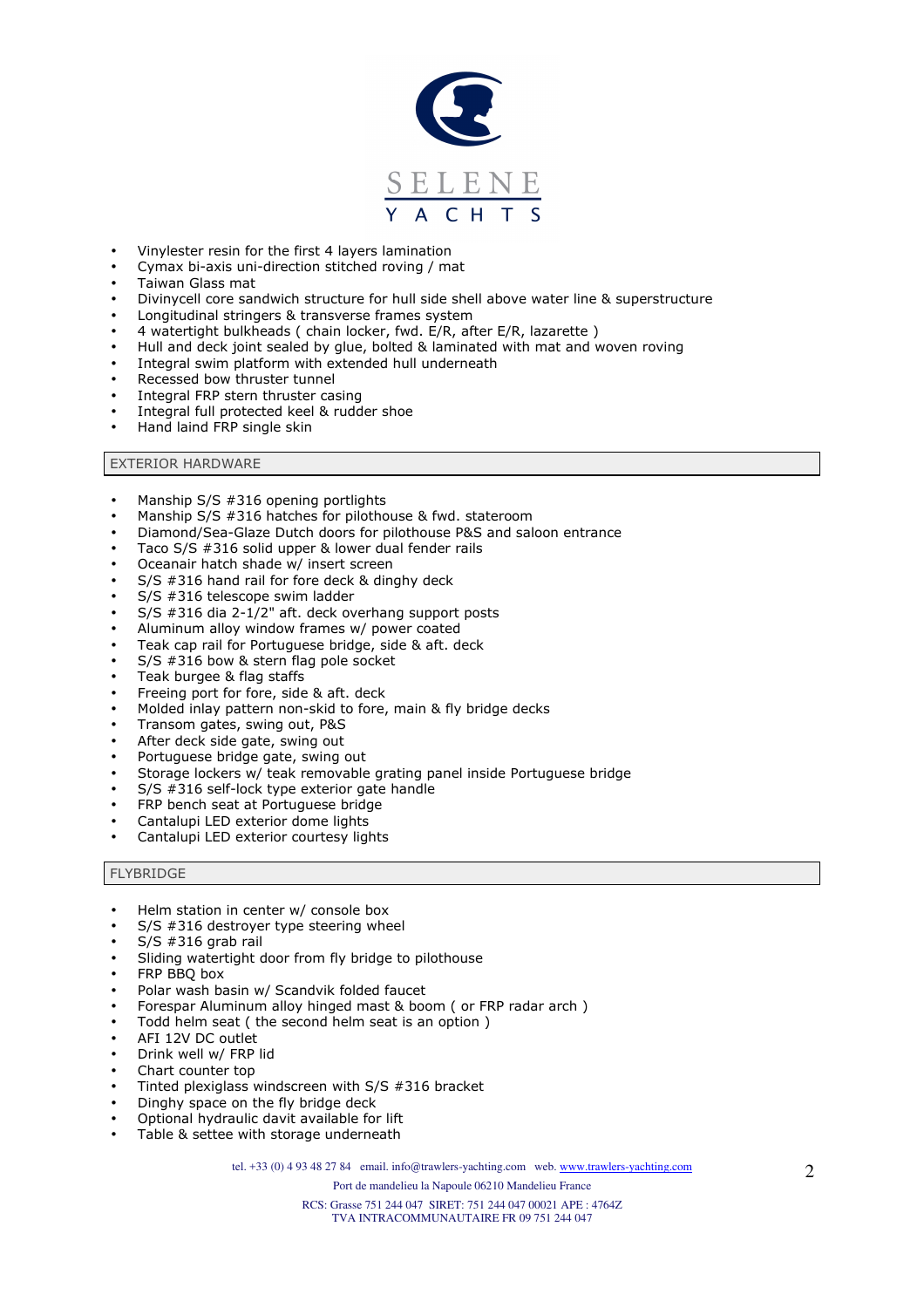

## COCKPIT

- Scandvik transom shower
- **FRP** bureau
- FRP hatch to lazarette w/ S/S #316 ladder

### FOUNDATIONAL MATERIALS

- Light teak or cherry veneer ( straight grain or mountain grain )
- Schwepper door locks & handles for interior doors
- Lamp push button for all locker doors & drawers
- Solid teak & holly sole w/ teak border
- Fiberglass "H" shaped floor beam
- Vinyl & EVA foam panels for ceiling lining
- Drapes for saloon and each stateroom
- Selected sliding windows w/ tinted tempered glass

#### SALOON

- L-shaped sofa w/ 5" foam cushion
- Storage underneath the sofa
- Hi-lo fold-up dining table
- TV cabinet w/ sliding doors
- Entertainment center w/ TV cabinet
- Emergency hatch to engine room
- Corian or Granite counter top
- Cantalupi LED dome lights
- Cabin reading light
- Diamond/Sea-Glaze Dutch door for salon entrance
- Exposed roof beams w/ wood caps
- Teak overhead grab rail
- Bamboo blinds
- Self-lock window stopper

#### GALLEY

- Counter top w/ Integral bar
- Overhang cabinets with wine glass storage
- Corian or Granite counter top w/ back splash
- Force 10 3-burner propane stove w/ alarm monitor panel set
- Tundra T-80 DC/AC refrigerator
- Jabsco 24V DC dia. 3" electric exhaust fan above stove
- GE microwave w/ built-in exhaust
- Single lever swivel type faucet
- Frankie S/S #316 double sink
- Drawers & cabinets w/ shelves under counter
- Trash bin w/ lid

RAISED PILOTHOUSE

tel. +33 (0) 4 93 48 27 84 email. info@trawlers-yachting.com web. www.trawlers-yachting.com

Port de mandelieu la Napoule 06210 Mandelieu France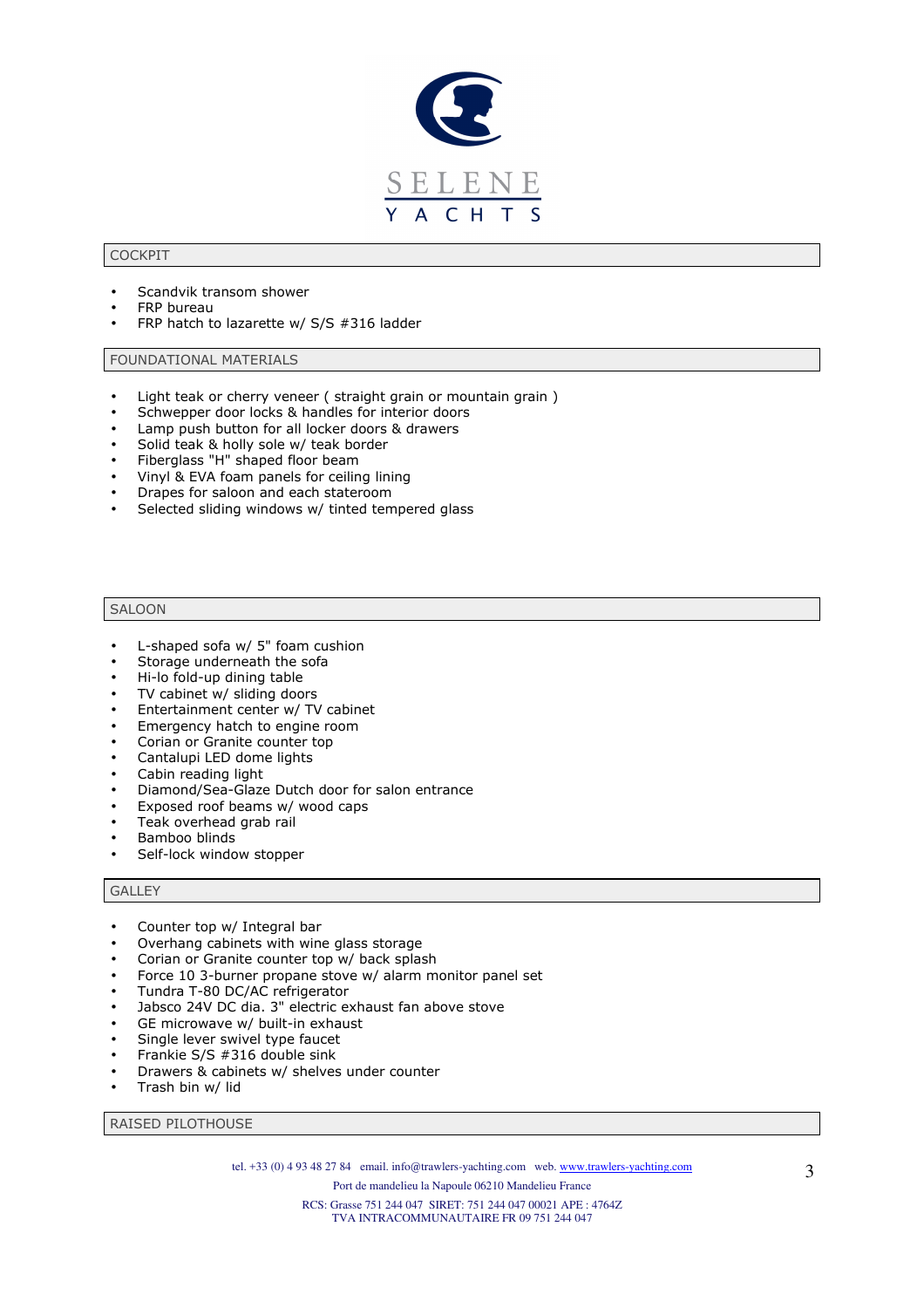

- Helm station w/ instrument panels
- Upper console pannel above steering station
- Digital Amp gauge
- Digital Volt gauge
- Hynautic hydraulic engine control system
- Hi-seat w/ footrest & table
- Diamond/Sea-Glaze Dutch doors for pilothouse P/S
- Sliding chart table w/ drawer
- Sliding watch berth behind hi-seat
- Dedicated teak stair from pilothouse to F/B
- Cantalupi LED dome lights
- Cantalupi LED step lights
- Daniel Smith chart lights ( 1 )
- Cabin reading lights
- Teak overhead grab rails

## MASTER STATEROOM

- Queen-size berth w/ 5" foam mattress
- Side & front cabinets
- Drawer bureaus
- Wardrobe w/ automatic light & aromatic cedar liner TV cabinet w/ sliding door
- Teak, Cherry veneer counter top
- Cantalupi reading lights
- Cantalupi LED dome lights
- Manship escape hatch
- Manship S/S #316 opening portlights
- Book shelves
- Windline telescope escape ladder

#### MASTER HEAD

- Tecma 24V DC freshwater toilet
- Jabsco 24V DC dia. 3" exhaust fan
- Cantalupi LED dome lights
- Formica finish head lining & FRP bulkhead
- Corian or Granite counter top & back splash
- Vanity unit w/ integrated wash basin
- Mirror w/ teak frame
- Itai Aluminum sliding shower door
- Manship S/S #316 opening portlights
- Single lever hot & cold water shower faucet
- Medicine cabinet
- Shower room w/ teak removable grating panel
- Granite floor w/ stainless steel divider ( or teak & holly floor with teak boarder )

GUEST STATEROOM

- Hi-lo berth
- 4" foam mattress for each berth
- Hanging lockers w/ automatic light
- Overhead cabinet
- Book shelves
- Cabin reading lights
- Cantalupi LED dome lights

tel. +33 (0) 4 93 48 27 84 email. info@trawlers-yachting.com web. www.trawlers-yachting.com

Port de mandelieu la Napoule 06210 Mandelieu France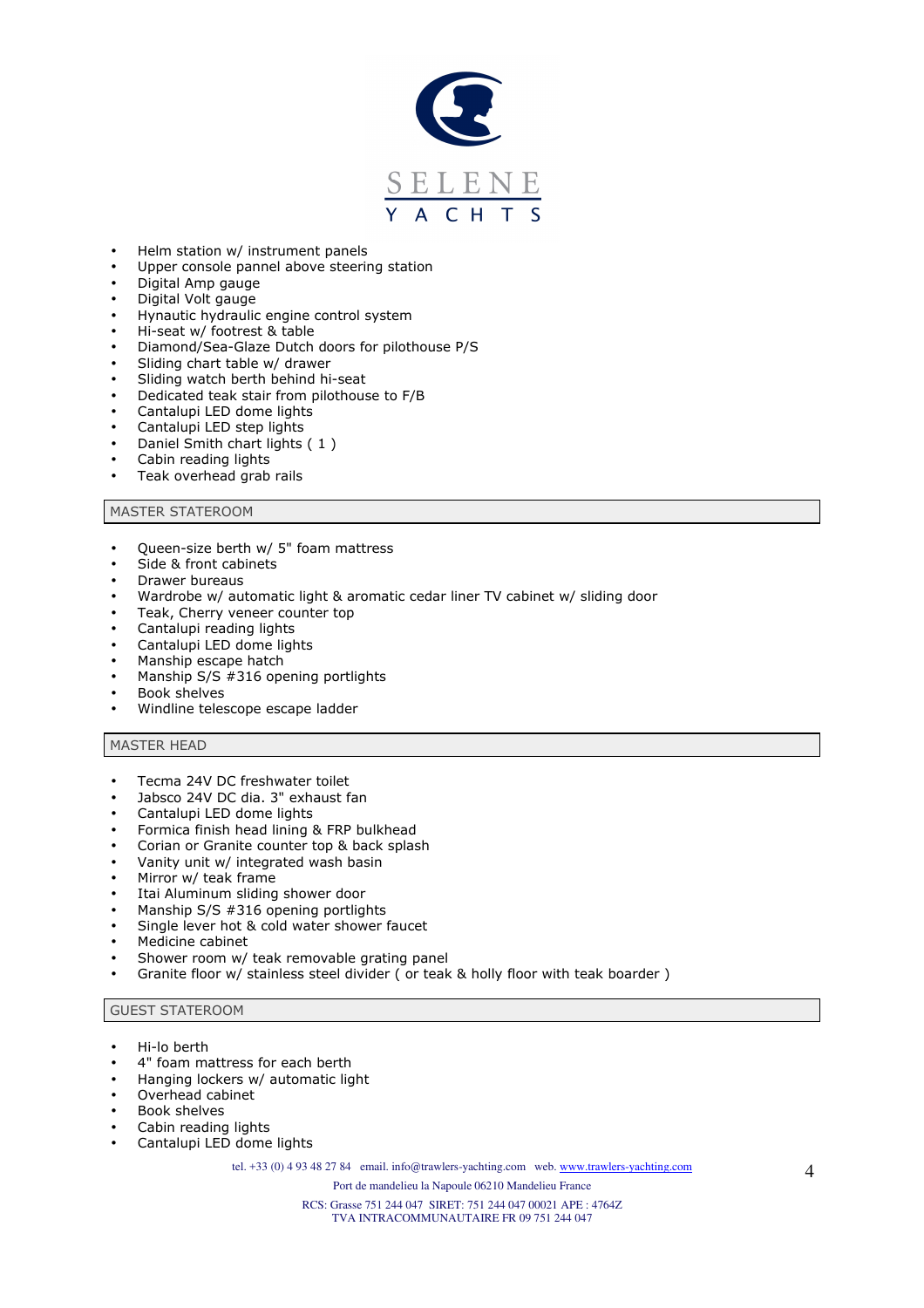

Side counter top with storage locker underneath

#### GUEST HEAD

- Tecma 24V DC freshwater toilet
- Jabsco 24V DC dia. 3" exhaust fan
- Cantalupi LED dome lights
- Formica finish ceiling lining & FRP bulkhead
- Granite or Corian counter top & back splash
- Manship S/S #316 opening portlights
- Itai sliding shower door
- Vanity unit w/ integral wash basin
- Single lever hot & cold shower faucet
- Granite floor w/ stainless steel divider ( or teak & holly floor w/ teak border )
- Mirror w/ teak frame

#### **COMMISSARY**

- Access hatch to commissary w/ teak step
- Wine cellar
- Cabinets & storage
- Rubber non-skid floor
- Ceiling lights
- Choice of being deleted to enlarge

## PROPULSION

- Single Cummins QSL9 330HP Marine Diesel Engine @ 1800 RPM
- Deluxe engine panel w/ complete instrumentation & alarms
- Engine overheat & low oil pressure alarm
- Hynautic hydraulic engine control system at each helm station
- Ugine #630 propeller shaft ( dia. 2"=51mm )
- PYI dripless shaft seal
- Faster NiAlBr 4 blade propeller
- Jabsco 12V DC dia. 4" engine room blowers
- FRP drip pan under engine
- Hydraulift FRP wet box muffler
- Full protected FRP rudder w/ S/S #316 rudder shaft
- S/S #316 pillars in engine room
- Fluorescent light for E/R, commissary & lazarette
- Watertight door to engine room

#### STEERING SYSTEM

- Hynautic hydraulic steering system for pilothouse & F/B
- Handcrafted teak wheel in pilot house and S/S #316 dia. 28" wheel on F/B
- Emergency tiller
- Full protected FRP rudder

AC ELECTRICAL SYSTEM

tel. +33 (0) 4 93 48 27 84 email. info@trawlers-yachting.com web. www.trawlers-yachting.com

Port de mandelieu la Napoule 06210 Mandelieu France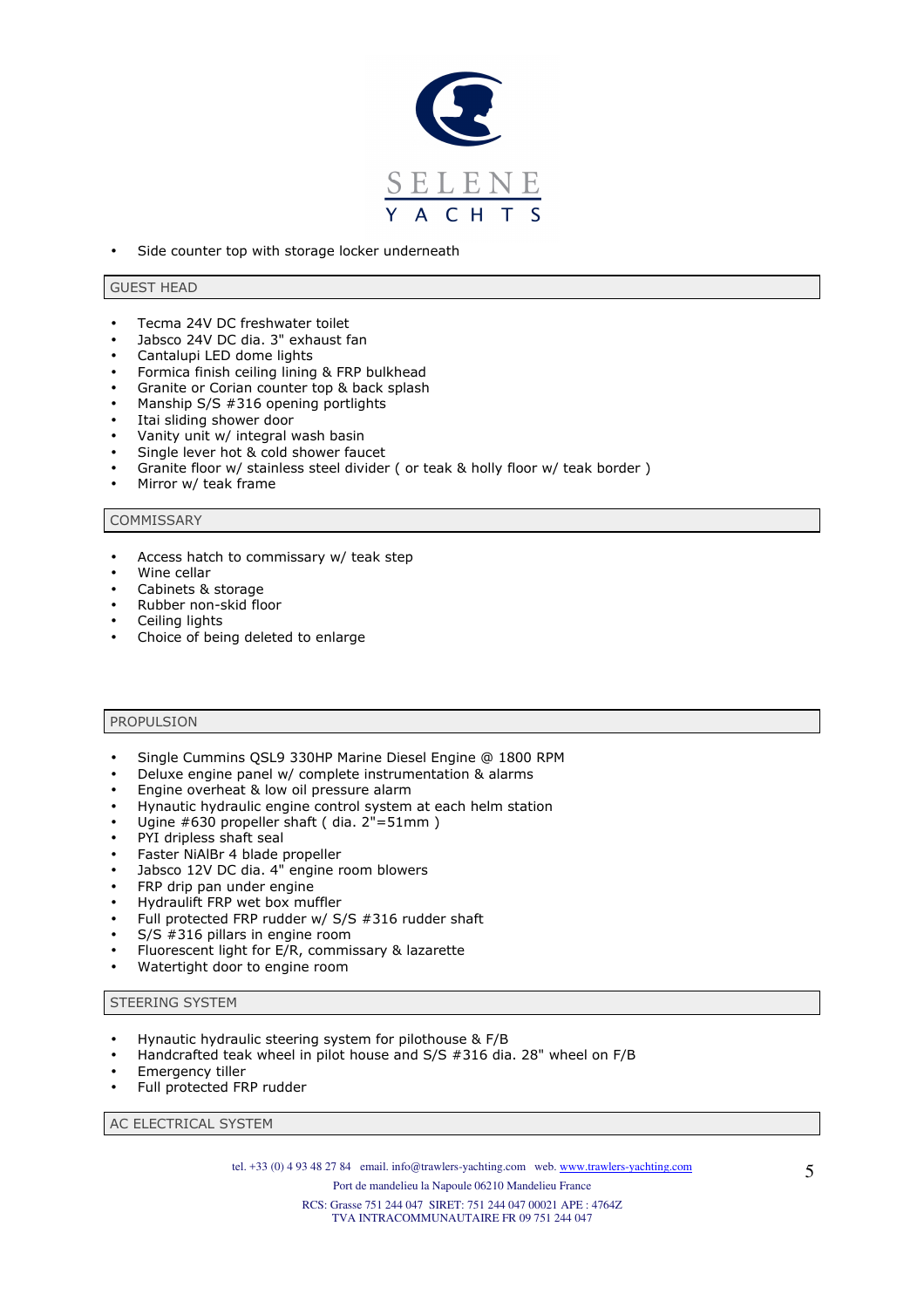

- 240V AC system
- Northern Lights 8Kw. generator w/ sound shield, muffler and remote start switch panel located in P/H, includes dedicated 120 Amp / hr starting battery in FRP box with lid
- Delco 105 Amp engine alternator
- Heart Pathmaker emergency parallel switch
- Newmar 3-bank 240V AC battery charger system
- Tundra upright DC / AC refrigerator
- Combomatic washer / dryer w/ louverd door
- Grunert 230V AC holding plate freezer
- Torrid 20 gallons 240V AC dual heating source hot water heater
- Marinco 240V 50Amp shore power inlets
- Marinco TV & Tel inlet
- Hubbell AC outlets throughout the boat, and GFCI in head & flybridge
- AC/DC control panel w/ polarity indicator lights, appropriate switches, meters & breakers
- Copper bonding strap w/ ground cable attachment for each fitting

## DC ELECTRICAL SYSTEM

- 24V DC system
- Muir HR2500 windlass w/ control switches at foredeck & each helm stations
- Aqua Signal navigation lights
- AFI 24V DC air horn
- Roca 24V DC electric wipers for 3 front windshields w/ fresh water wash
- Rule 24V DC sump pumps w/ automatic float switches
- Rule sump pumps w/ automatic float switches
- Jabsco 24V DC dia. 3" electric exhaust fan above stove
- Cantalupi LED accommodation dome lights
- Cantalupi LED step lights for interior & exterior
- Floject 24V DC electric pressurized fresh water pump
- Stereo speakers in saloon w/ wiring to cabinet
- Vision AGM deep cycle batteries for house service, engine & generator starting

## FUEL SYSTEM

- Total capacity 1,300 US gallons, two FRP fuel tanks w/ internal baffles, sumps, balancing lines, inspection ports & plates
- Racor 75/900 Max dual fuel filter / water separator for main engine
- Racor 900MA fuel filter / water separator for generator
- ESI fuel polishing system ( optional item )
- Racor USCG & CE certified fuel line hose
- Parker ball valve for fuel system
- Electric fuel gauge
- Magnetic fuel sight gauge for each fuel tank
- Fuel management system
- Reverso oil change system ( optional item )

#### PLUMBING SYSTEM

- Two FRP water tanks w/ shut off valve & sight gauge, total capacity 210 US gallons
- One FRP holding tank w/ Y-valve, Jabsco macerator pump, deck discharge outlet & remote full display panel in master head, total capacity 65 US gallons
- Electric water gauge
- Plastic water piping system

tel. +33 (0) 4 93 48 27 84 email. info@trawlers-yachting.com web. www.trawlers-yachting.com

Port de mandelieu la Napoule 06210 Mandelieu France